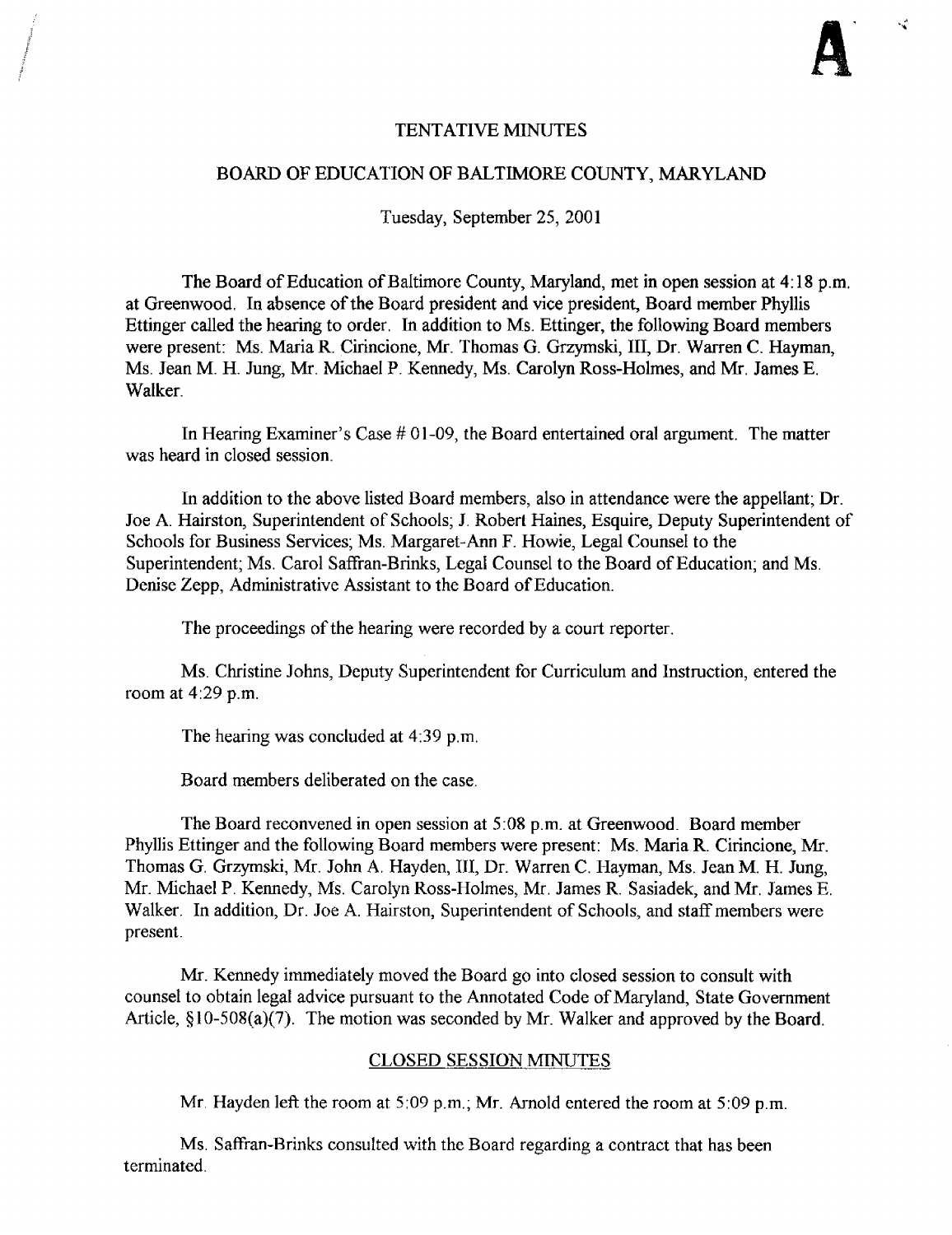## CLOSED SESSION MINUTES (Cont.)

At 5:25 p.m., Ms. Jung moved to adjourn the closed session. The motion was seconded by Mr. Walker and approved by the Board.

Mr. Hayden re-entered the room at 5:26 p.m.

## OPEN SESSION MINUTES

Dates for Board member computer training were scheduled.

Dr. Hairston informed the Board that revisions to Rule 4118-1 had been withdrawn from the agenda.

Dr. Hayman expressed concern over the delay in Board action on the UMBC partnership. Dr. Hairston replied the agreement is currently being reviewed by UMBC's legal staff.

At 5:38 p.m., Mr. Walker moved to adjourn the closed session for a brief dinner recess. The motion was seconded by Mr. Kennedy and approved by the Board.

## OPEN SESSION MINUTES

The Board of Education of Baltimore County, Maryland, reconvened in open session at 7 :30 p.m. at Greenwood, President Donald L. Arnold and the following Board members were present: Ms. Maria R. Cirincione, Ms. Phyllis E. Ettinger, Mr. Thomas G. Grzymski, Mr. John A. Hayden, III, Dr. Warren C. Hayman, Ms. Jean M. H. Jung, Mr. Michael P. Kennedy, Mr. James R. Sasiadek, and Mr. James E. Walker. In addition, Dr. Joe A. Hairston, Superintendent of Schools; staff members; and members of various civic, employee, and community organizations were present as was the media.

## PLEDGE OF ALLEGIANCE

The open session commenced with the Pledge of Allegiance to the Flag, which was led by Ms . Carolyn Ross-Holmes, and <sup>a</sup> period of silent meditation for those who have served education in the Baltimore County Public Schools and for those who lost their lives in the recent terrorist attacks on New York and Washington.

Mr. Arnold informed the audience of the various sessions in which Board members had participated earlier in the afternoon.

# MINUTES

Hearing no additions or corrections to the Report of the Board of Education Retreat, August 26, 2001, Mr. Arnold declared the minutes approved as presented.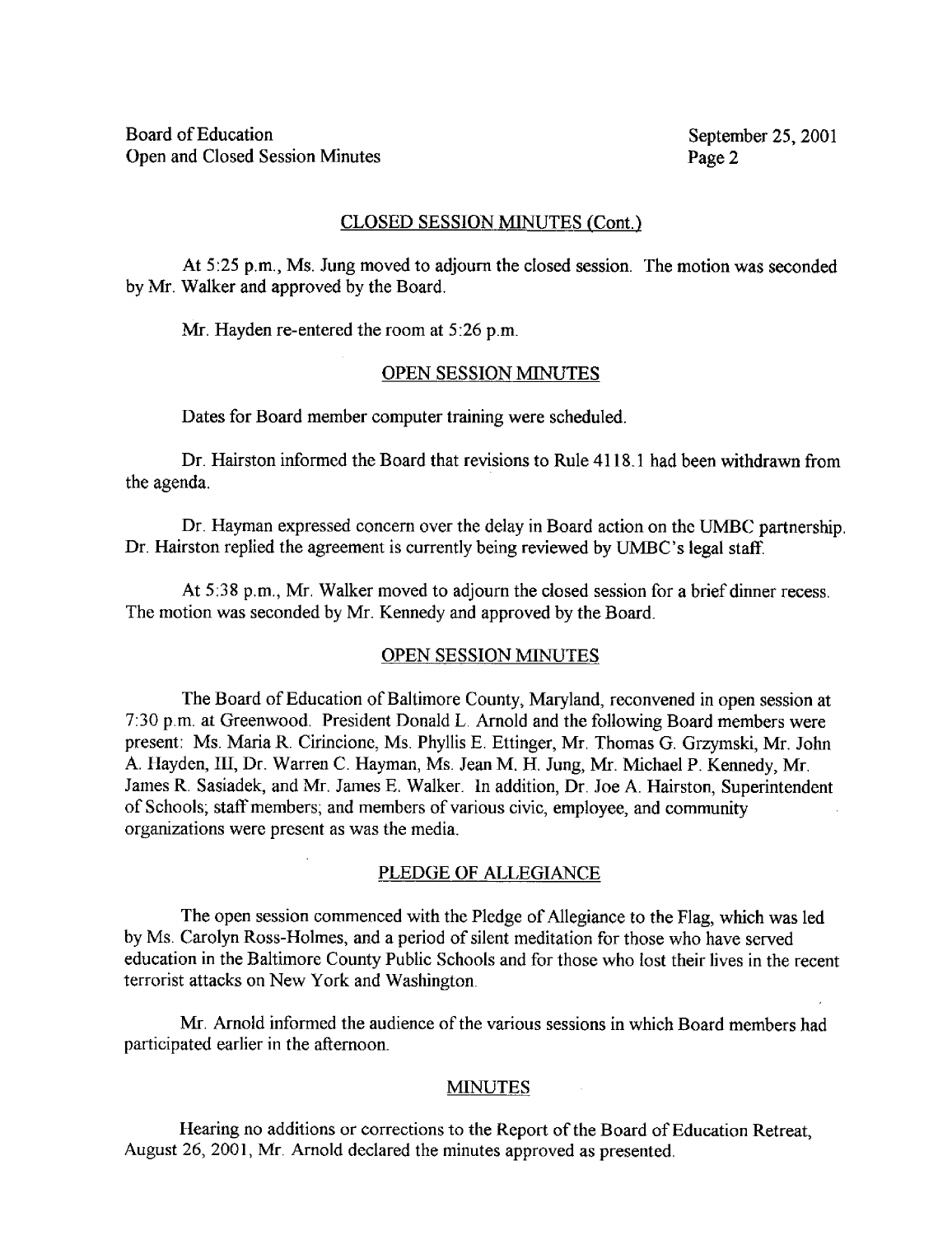## SUPERINTENDENT'S REPORT

Dr. Hairston noted that on September 19, Oliver Beach Elementary School was recognized by the Maryland Center for Character Education for its outstanding character education program for 2001-02. He congratulated the principal and staff on this outstanding accomplishment.

Dr. Hairston reported that in response to <sup>a</sup> request by the Board, contact has been made with the County Executive's office with regard to discussing future school sites in Baltimore County. A meeting will be held in the near future. He noted the discussion with the County Executive would focus on the system's September  $30<sup>th</sup>$  enrollment figures as well as ten-year enrollment projections.

Ms. Johns reminded Board members that last year it was decided to review the middle school programs based on achievement issues and community concerns. Ms. Szymaszek shared highlights of the framework for the Middle School Task Force and reviewed the task force's charge. Membership of the task force was also reviewed. The following components, as base requirements for a middle school program, will be explored:

- o Indicators
- o Results
- o Structure
- o Resources .

Ms. Jung noted that at some point in the future, the school system will need to build <sup>a</sup> middle school and suggested looking into the question of the ideal size of a middle school in the context of the task force.

Ms. Ettinger recommended that when looking at indicators, she hopes the task force will go beyond test scores, looking at issues such as parent and student involvement, sizes and types of middle schools to see the variations that occur, and looking at the school system's ability to meet the needs of various subgroups of students in various types of settings.

Mr. Teplitzky entered the room at <sup>7</sup> :40 p.m.

Dr. Hayman urged the task force to include Ms. Ettinger's suggestions in the report so the thrust of achievement won't be determined by test performance and will become one of the goals of the task force. He also expressed his hope that <sup>a</sup> way could be found to provide released time for task force members, as well as finding resources to support the work of the task force. Dr. Hayman noted that we have various middle schools with various programs and various populations. He asked the group be sensitive to the populations being served.

With respect to the composition of the task force, Dr. Hayman questioned why students were not included. He also suggested separate categories for parents and community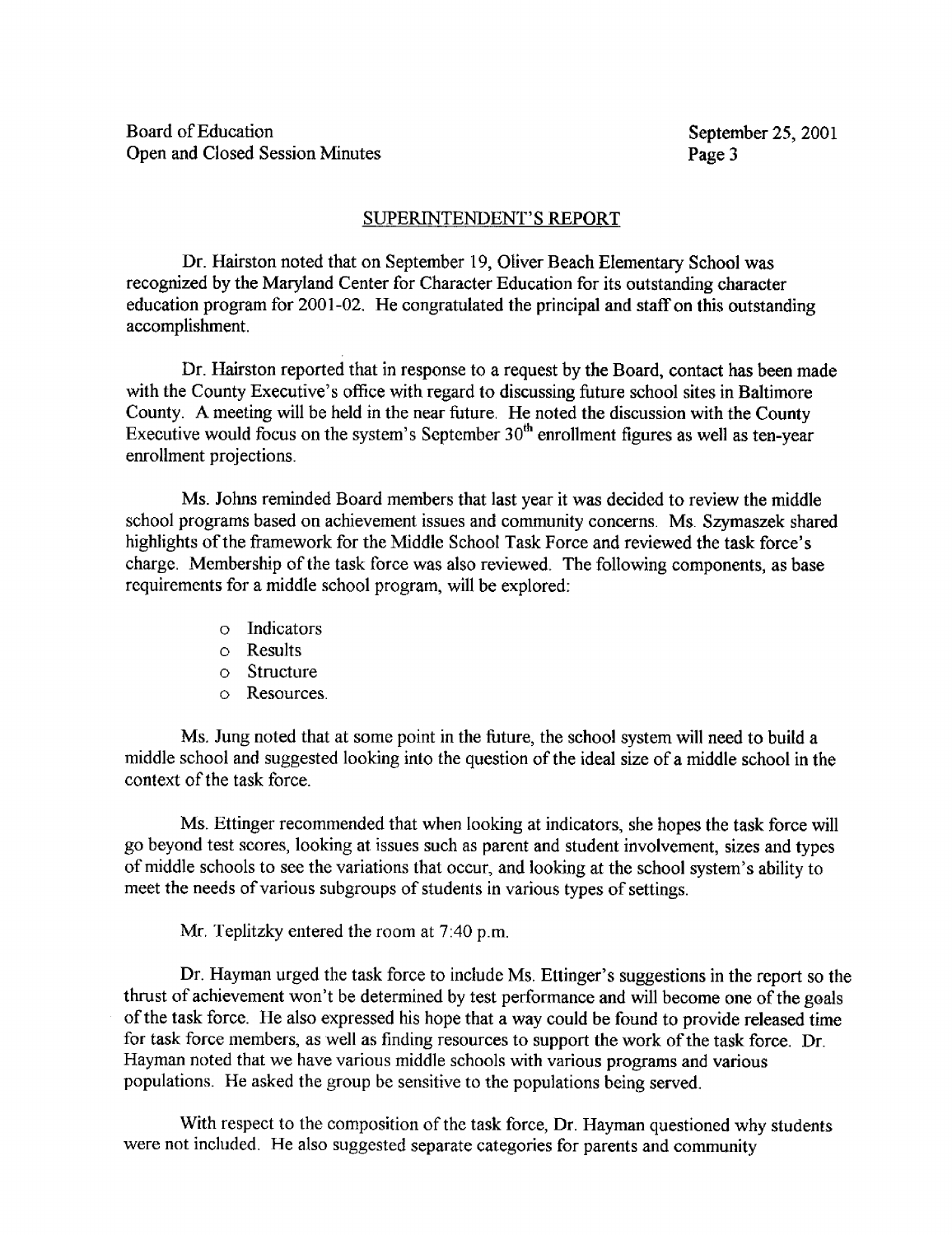# SUPERINTENDENT'S REPORT (Cont.)

representation, rather than putting them together. He encouraged the inclusion of representatives from the higher education community on the task force.

Building on Dr. Hayman's comments, Mr. Sasiadek encouraged the task force to include research on a K-8 configuration as a possibility. He also voiced his support of Ms. Szymaszek as the task force's chair .

Ms. Ross-Holmes asked the group not to lose sight of the achievement gap.

Dr. Hairston announced the upcoming groundbreaking ceremony for New Town High School, Baltimore County's newest high school in 25 years.

Ms. Glazer and Dr. Milbourne provided <sup>a</sup> status report with respect to the Title <sup>I</sup> Public School Transfer Options for Sussex Elementary School and Woodlawn Middle School . Both principals have conducted faculty meetings to apprise their staffs of the options. Letters have been sent to parents explaining the program. Sussex has held its Back-To-School Night, and Woodlawn's program is scheduled for this evening. Both schools will hold community meetings the first part of October.

Dr. Hayman shared his concern about the slow pace of implementing the transfer procedures. He noted that in other affected counties, the process has been completed. Dr. Hayman asked that information about schools eligible to receive children be provided to Board members as soon as it is available. He and Ms. Jung also inquired about the climate in the school communities that will receive any transferring students.

Ms. Jung also expressed concern about the pace of implementing this transfer process . She suggested that the timeframe be adjusted to allow for earlier implementation, should the legislation that mandated this transfer option, Public Law 106-554, be extended. Ms. Ettinger and Mr. Kennedy concurred.

Dr. Milbourne informed Board members of a visit to Woodlawn Middle School by Baltimore Ravens player Qadry Ismail . Mr. Ismail has made a commitment to Woodlawn Middle School of his time and resources. He talked with students about the importance of academics and achievement. Students will sign a contract promising to uphold the expectations described during today's visit. The Ravens player will spend seven Tuesdays at the school.

# REPORTS

The Board received the following reports :

A. Report on Proposed Revisions to Boundary Change Practices—Ms. Flynn noted that the proposed changes reflect organizational changes. The Practices have also been assigned <sup>a</sup> number for inclusion in the school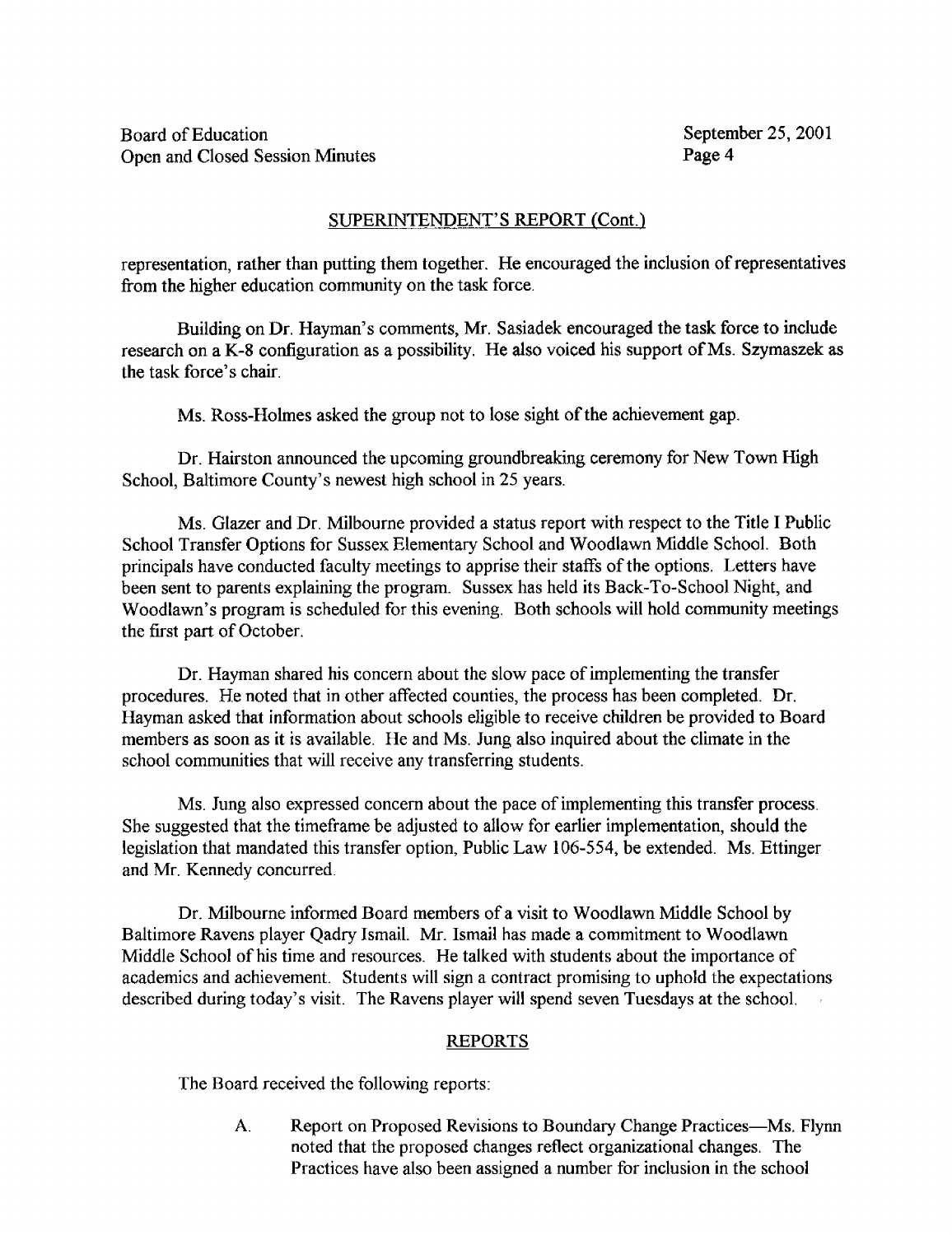# REPORTS (Cont.)

system's policy manual. The Board will hear public comment on the proposed revisions on October 11 and will be asked to vote on the proposed changes October 23 .

At the request of Mr. Hayden, the term "Executive Leadership Team" will be defined.

B. Report on Computer Repair Technical Career Completer Program -Chesapeake High School-Ms. Bailey introduced the report and acknowledged the stakeholders, Mr. Barlow in Technology, and the school staff for their input in the proposal. She also acknowledged the staff of the Career and Technology Office .

Ms. Bonham, Manager of the Office of Career and Technology Education, explained the program will open in September 2002. It is designed to expand the Career & Technology Education program at Chesapeake. Ms. Bonham reviewed the history behind this proposal. She noted that upon successful completion of this program, students may immediately enter employment, attend college, or technical school. Ms . Bonham described the skills students enrolled in the program will learn. There is a teacher candidate . She noted the room for this program will need some electrical and lighting upgrades.

Mr. Grzymski inquired about working together with area colleges so that students who wish to do so, may go on and earn <sup>a</sup> degree. Ms. Bonham stated that the school system maintains close ties with the Community College of Baltimore. Dual enrollment has also been discussed.

Ms. Ettinger suggested <sup>a</sup> follow-up of students completing this program to understand what happens to these students beyond high school and to gain their input regarding their preparation . She stated that counselors will need to be sensitive to the options for these students and encourage students to explore those options. Ms. Ettinger also suggested the creation of a document for students and parents that will show, in detail, all the options that are available for this program at various levels of education.

In response to <sup>a</sup> question from Ms. Ettinger, Mr. Linkins, Principal of Chesapeake High School, stated that this is not intended to be a magnet program to draw students from the Southeast Area, but to be offered to Chesapeake students only.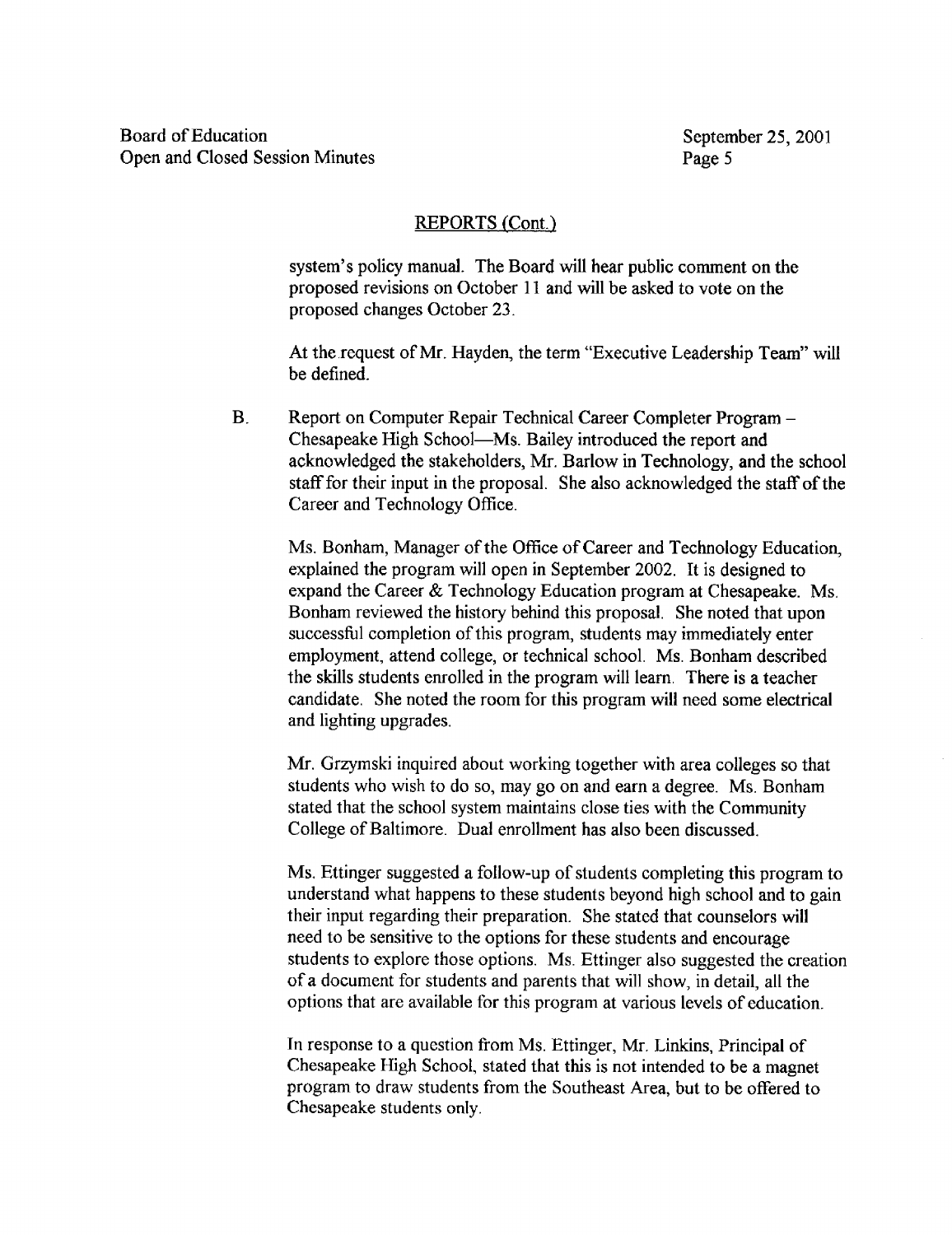Board of Education September 25, 2001<br>Open and Closed Session Minutes Page 6 Open and Closed Session Minutes

## PERSONNEL MATTERS

On motion of Mr. Teplitzky, seconded by Mr. Kennedy, the Board approved the personnel matters as presented on Exhibits D, E, F, and G. (Copies of the exhibits are attached to the formal minutes .)

## CONTRACT AWARDS

Ms. Ettinger pulled item <sup>3</sup> for further discussion. On motion of Mr. Hayden, seconded by Mr. Kennedy, the Board approved items 1, 2, and 4-8.

- <sup>1</sup> . Auctioneering Services
- 2. CISCO Products
- 4. Flexible Benefits Administrator (Second One-Year Extension)
- 5. Gasoline, Fuel Oil, Diesel Fuel (Second Year of Contract)
- 6. Parts Washer (One-Year Extension)
- 7. Prefabricated Traffic Signs
- 8 Tractors, Grounds Equipment, and Accessories

## Item 3

Ms. Ettinger inquired as to the need to hire an outside vendor to provide these services. Dr. Milbourne explained this is an intervention program funded by the state. Woodlawn selected this program because they felt it would meet their diagnostic and prescriptive needs. Ms. Ettinger voiced her hope that we could learn from the vendor and take over the function they are performing, if it is determined it is worthwhile. Ms. Ross-Holmes and Mr. Kennedy echoed Ms. Ettinger's concern. Mr. Kennedy stated he believes our teachers can perform the same job as the recommended vendor and do it better.

funds. Mr. Teplitzky and Mr. Hayden both emphasized the program is being funded by state

On motion of Dr. Hayman, seconded by Mr. Hayden, the Board approved item 3.

3 . Contracted Services: Sylvan Learning

Mr. Kennedy asked Mr. Gay to review the school-based reproduction equipment report.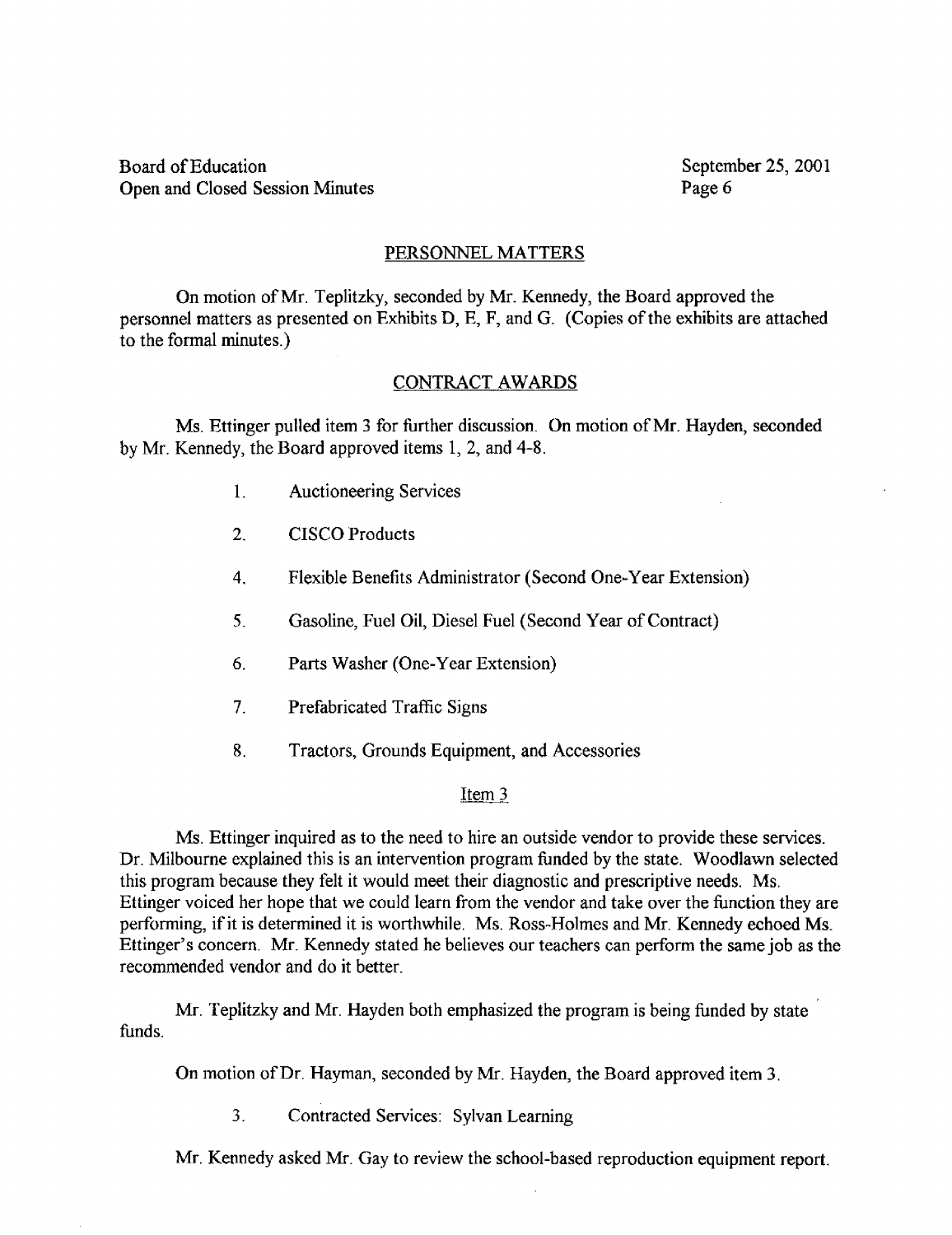# BUILDING COMMITTEE

The Building Committee, represented by Mr. Kennedy, recommended approval of items 1-10. Ms. Ross-Holmes pulled items <sup>4</sup> and <sup>5</sup> . The Board approved recommendations 1-3 and 6- 10.

- <sup>1</sup> . Science Room Renovations Dulaney High School
- 2. Science Room Renovations Owings Mills High School
- <sup>3</sup> . Construction Contracts New Town High School
- 6. Change Order Consultant Design Services for Major Maintenance Renovation Project - Riderwood Elementary School
- 7. Change Order - Construction Administration Services for IT Cabling - Various Schools
- 8. Change Order Major Maintenance Renovation Project Glenmar Elementary School
- 9. Change Order Major Maintenance Renovation Project Johnnycake Elementary School
- 10. Change Order Major Maintenance Renovation Project Owings Mills Elementary School

# Items 4 and <sup>5</sup>

As recommended by the Building Committee, the Board approved items 4 and 5. Ms. Ross-Holmes abstained from discussion and voting on these items.

- 4. Fee Acceptance Construction Administration Services for Science Room Renovations - Dulaney High School
- <sup>5</sup> . Fee Acceptance Construction Administration Services for Science Room Renovations - Owings Mills High School

# INFORMATION

The Board received the following as information:

Revised Rule 6130 - Magnet Schools Admission.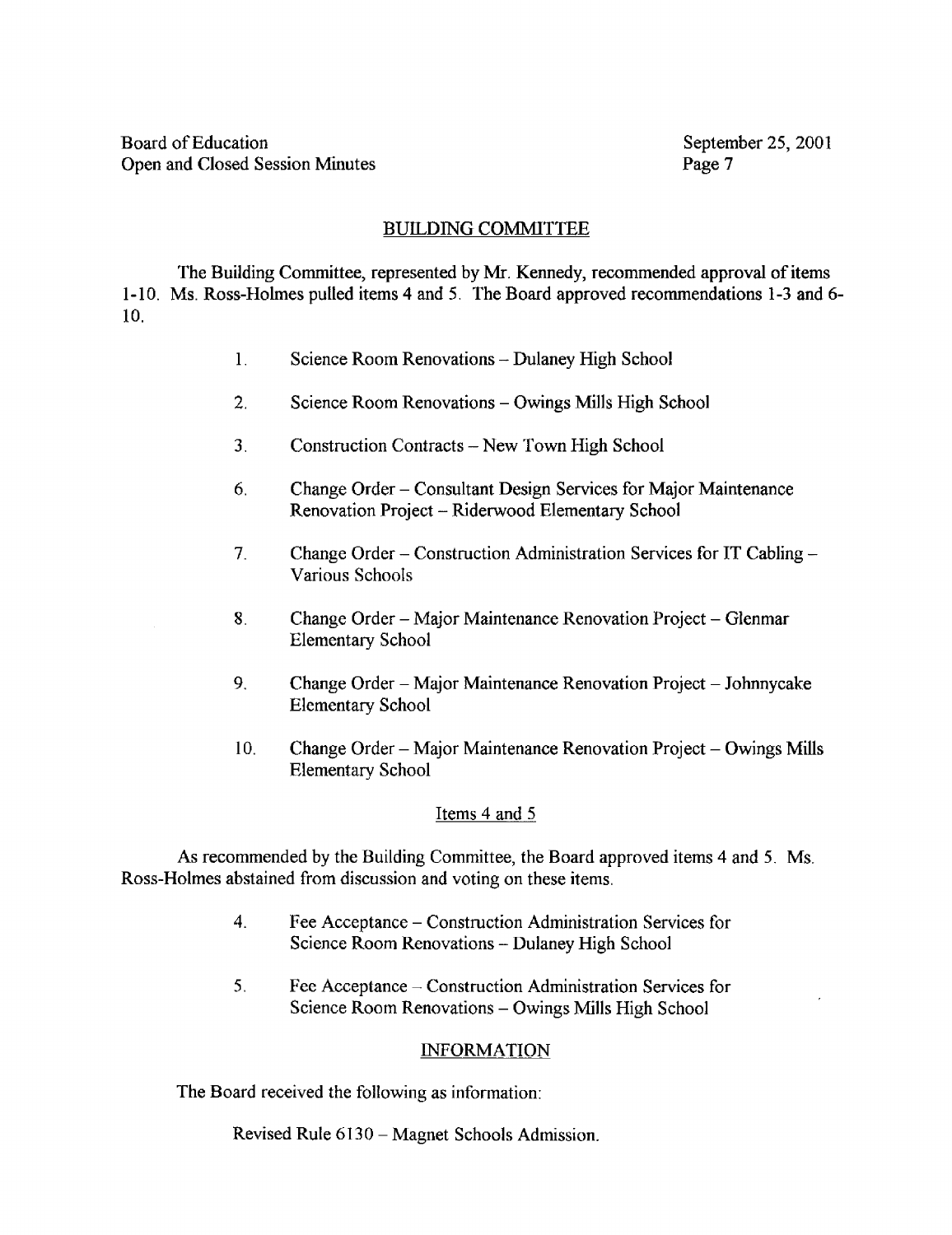# ANNOUNCEMENTS

Mr. Arnold made the following announcements:

- $\triangleright$  The Board will hold a hearing and work session on the proposed state capital budget request on Monday, October 1, 2001, at 7 :00 p.m. at Greenwood.
- $\triangleright$  Schools and offices will be closed on Thursday, September 27, 2001, in observance of Yom Kippur.
- $\triangleright$  On Monday, October 8, 2001, the Citizens Advisory Committee for Special Education will meet at Greenwood at 7:00 p.m.
- $\triangleright$  On Wednesday, October 10, 2001, the Northeast Area Educational Advisory Council will hold its pre-budget hearing at Eastern Technical High School at 7 :00 p.m.
- $\triangleright$  On Monday, October 15, 2001, the Central Area Educational Advisory Council will hold its pre-budget hearing at Dumbarton Middle School at 7:30 p.m.
- $\triangleright$  On Tuesday, October 16, 2001, the Southeast Area Educational Advisory Council will hold its pre-budget hearing at Sollers Point/Southeastern Technical High School at 7:00 p.m.
- $\triangleright$  On Wednesday, October 17, 2001, the Southwest Area Educational Advisory Council will hold its pre-budget hearing at Woodlawn Middle School at 7 :00 p.m.
- $\triangleright$  On Thursday, October 18, 2001, the Northwest Area Educational Advisory Council will hold its pre-budget hearing at Owings Mills High School at 7 :00 p.m.
- $\triangleright$  The next regularly scheduled meeting of the Board of Education of Baltimore County will be held on Thursday, October 11, 2001, at Greenwood. The meeting will begin with an open session at 5:00 p.m. After the Board adjourns to meet in closed session, followed by a brief dinner recess, the open meeting will reconvene at 7:30 p.m. The public is welcome at all open sessions.

# PUBLIC COMMENT

Mr. Arnold reminded audience members who signed the speakers list to refrain from discussion of any personnel or other matters that may come before the Board as an appeal .

Mr. Ron Dapkunis, Chair of the Citizens Advisory Committee for Alternative Education, shared several needs of alternative education: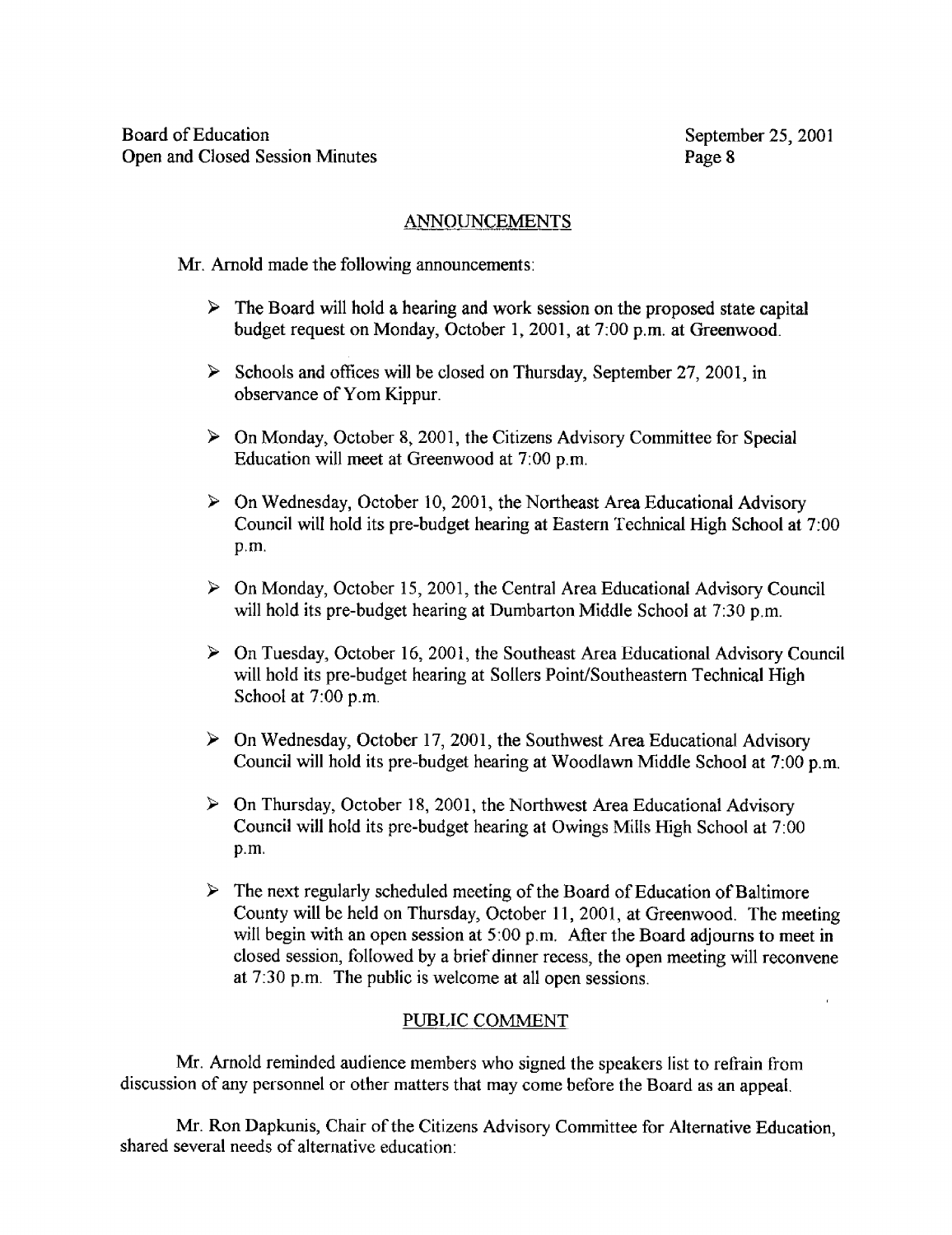# PUBLIC COMMENT (Cont.)

- 1. Transition counselors;
- $\overline{2}$ . Improved salaries for alternative education teachers;
- 3. Support services for Evening High School and home teaching—There is a need for resource teachers to monitor the implementation of curriculum.
- 4. Early intervention program for elementary students who have been expelled; and
- <sup>5</sup> . An alternative high school for students unable to transition back to their home school effectively.

Ms. Teresa LaMaster, Chair of the Citizens Advisory Committee for Special Education, reviewed meeting highlights from September  $10<sup>th</sup>$ . The focus of the meeting was on the new organization structure. Parents are excited about the focus on instruction. She shared one main concern of parents---Within the focus on instruction, there is still a distinction between children who aren't diploma bound and those who are. There is concern that all instructional support resources are going to those students who are diploma bound, and students who are not diploma bound, aren't getting as much academic support, especially in the core areas of reading and math. Ms. LaMaster noted in the Board Retreat minutes an item with regard to special education policy. Her group offered five (5) key areas on which the Board could focus:

- 1. Improving the IEP process within the confines of the law;
- 2. Improving communication with parents;
- 3 . Developing a systemwide model of inclusion,
- 4. Defining student achievement in special education; and
- <sup>5</sup> . Looking at effective curriculum in special education, especially in the areas of reading and math.

Ms. Meg O'Hare, Chair of the Northeast Area Educational Advisory Council, noted her attendance at a reading update this month. She asked for confirmation of a statement that onequarter of the Baltimore County schools are not achieving as well as they should. Ms . O'Hare stated her belief that early CTBS testing and diagnosing of students' needs will serve us well in the future, in that we will not need to hire outside contractors for our  $6<sup>th</sup>$  graders who cannot read. She noted Mr. Lawrence's presentation regarding the new organization at the last council meeting. Board members were encouraged to attend the Northeast Area pre-budget meeting, if possible.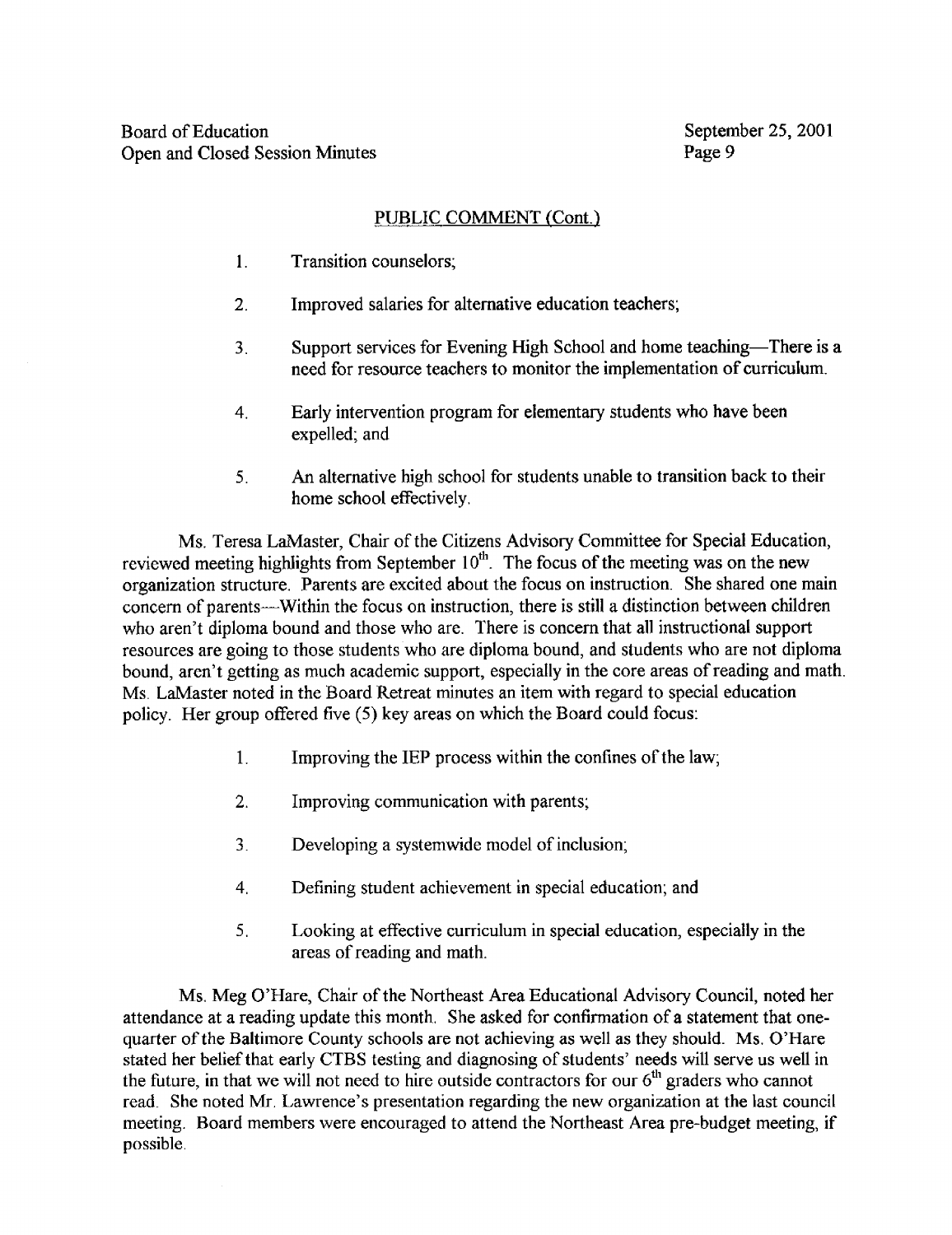Board of Education<br>
Open and Closed Session Minutes<br>
Page 10<br>
September 25, 2001 Open and Closed Session Minutes

### PUBLIC COMMENT (Cont.)

Ms. Laura Nossel, President of the PTA Council of Baltimore County, was encouraged to hear Board members' dialogue and questions this evening. She noted parents and guardians are appreciative of local school staffs for their handling of the situation that occurred on September  $11<sup>th</sup>$ . She reminded Board members of her comments from a previous meeting where she asked for an evaluation of the school system's emergency plans and how the system communicates with parents.

Mr. Michael Franklin, Vice President of the PTA Council of Baltimore County, invited Board members to the Fall Workshop to be held on October  $25<sup>th</sup>$  and 6 p.m. at Cockeysville Middle School. He thanked Ms. Norman and school system staff for their assistance in putting together the workshop. Finally, Mr. Franklin noted the PTA Council's new web site would be launched in about a week.

Mr. Rodger Janssen thanked Board members for their time and effort on behalfof children in Baltimore County. He mentioned he has not had a response from the Board with respect to the situation at Riverview Elementary School. With respect to the earlier discussion about student/teacher ratios, Mr. Janssen noted 38 students in an Algebra II class. Finally, Mr. Janssen thanked staff for correcting a typographical error in the Boundary Change policy .

At 9:55 p.m., Mr. Walker moved to adjourn the open session. The motion was seconded by Mr. Kennedy and approved by the Board.

Respectfully submitted,

Joe A. Hairston Secretary-Treasurer

dz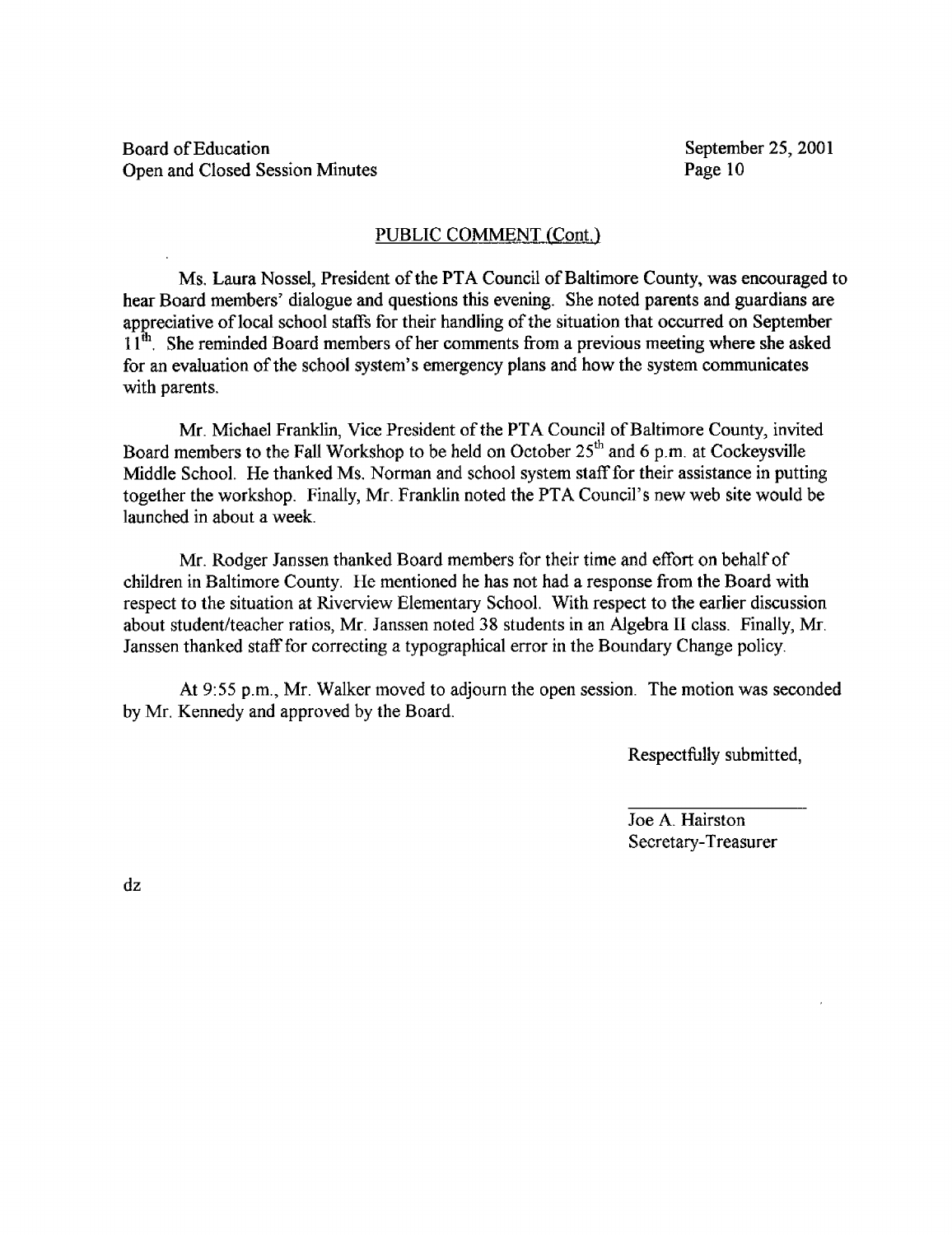#### TENTATIVE MINUTES

## BOARD OF EDUCATION OF BALTIMORE COUNTY, MARYLAND

#### Thursday, October 11, 2001

The Board of Education of Baltimore County, Maryland, met in open session at 5:03 p.m. at Greenwood. President Donald L. Arnold and the following Board members were present: Ms. Maria R. Cirincione, Ms. Phyllis E. Ettinger, Mr. Thomas G. Grzymski, Ms. Jean M. H. Jung, Mr. Michael P. Kennedy, and Mr. James R. Sasiadek. In addition, Dr. Joe A. Hairston, Superintendent of Schools, was present.

Mr. Sasiadek immediately moved the Board go into closed session to discuss personnel matters, to consult with counsel, and to discuss potential litigation pursuant to the Annotated Code of Maryland, State Government Article,  $\S 10-508(a)(1)$ ,  $(a)(7)$  and  $(a)(8)$ . The motion was seconded by Ms. Ettinger and unanimously approved by the Board.

#### CLOSED SESSION MINUTES

Mr. Grimsley reviewed the two appointments on tonight's agenda.

Mr. Hayden, Mr. Teplitzky, and Dr. Hayman entered the room at 5:08 p.m.

At  $5:10$  p.m., Mr. Kennedy moved the Board adjourn the closed session. The motion was seconded by Ms. Jung and approved by the Board.

#### OPEN SESSION MINUTES

Mr. Arnold reminded the Board it needed to approve the student member's participation in discussion regarding negotiations.

On motion of Mr. Kennedy, seconded by Ms. Ettinger, the Board voted to permit the student Board member to participate in negotiations discussions .

At <sup>5</sup> :11 p.m., Mr. Kennedy moved the Board go into closed session to discuss matters relative to negotiations pursuant to the Annotated Code of Maryland, State Government Article, § 10-508 (a)(9) . The motion was seconded by Ms. Ettinger and unanimously approved by the Board.

### CLOSED SESSION MINTUES

Mr. Grimslcy reviewed the negotiating teams for this school year. He also briefly described potential negotiations issues.

Dr. Hairston informed Board members of a matter which could result in litigation.

Mr. Walker entered the room at 5:23 p.m.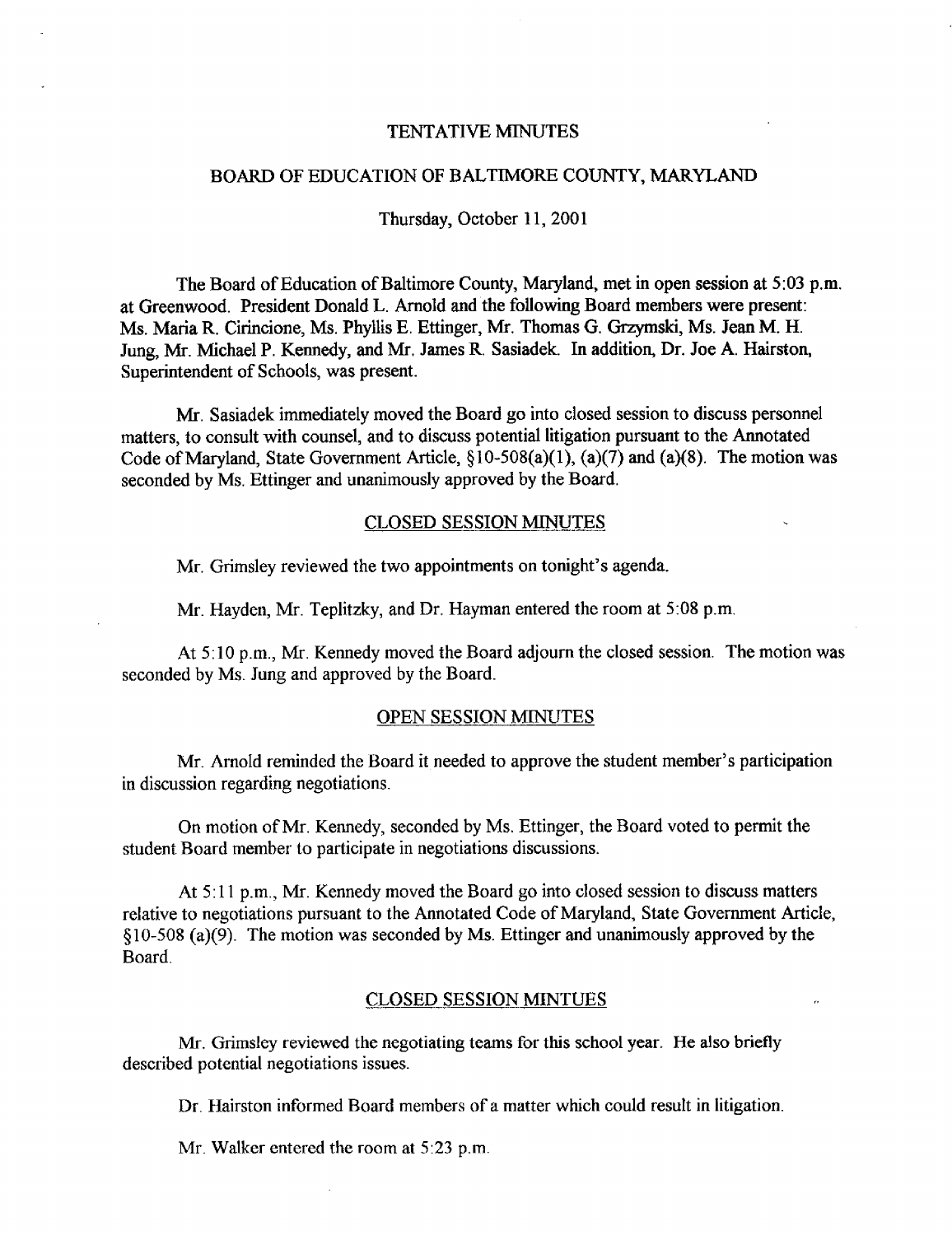Board of Education Constantine Constanting Constanting Constanting Constanting October 11, 2001<br>
Open and Closed Session Minutes Page 2 Open and Closed Session Minutes

## CLOSED SESSION MINUTES

Board members expressed the need for additional information to which Ms. Saffran-Brinks responded. Staff will provide Board members with appropriate information prior to the next Board meeting.

Mr. Arnold informed Board members about another matter dealing with potential litigation. He stated the administration is preparing information to be provided at a later date. Board members were asked if they had any questions they wished to ask so responses could be included in the administration's report. Several Board members provided questions to staff.

Due to the late hour, Ms. Saffran-Brinks advised the Board that <sup>a</sup> matter dealing with <sup>a</sup> proposed settlement would be brought back at the next meeting.

On motion of Mr. Walker, seconded by Mr. Sasiadek, the Board voted to adjourn-the closed session .

### OPEN SESSION MINUTES

Mr. Arnold asked Board members to be prepared to discuss the activities of three recent conferences at the next Board meeting.

Mr. Arnold asked Board members to contact Ms. Zepp with their date preference for <sup>a</sup> November retreat which will focus on accessing websites dealing with student achievement .

At  $6:38$  p.m., Dr. Hayman moved to adjourn the open session for a brief dinner recess. The motion was seconded by Mr. Kennedy and approved by the Board.

#### OPEN SESSION MINUTES

The Board of Education of Baltimore County, Maryland, reconvened in open session at 7 :31 p.m. at Greenwood. President Donald L. Arnold and the following Board members were present: Ms. Maria R. Cirincione, Ms. Phyllis E. Ettinger, Mr. Thomas G. Grzymski, Mr. John A. Hayden, 111, Dr. Warren C. Hayman, Ms . Jean M. H. Jung, Mr. Michael P. Kennedy, Mr. James R. Sasiadek, Mr. Sanford V. Teplitzky, and Mr. James E. Walker. In addition, Dr. Joe A. Hairston, Superintendent of Schools; staff members; members of various civic, employee, and community organizations were present as was the media.

### PLEDGE OF ALLEGIANCE

The open session commenced with the Pledge of Allegiance to the Flag, which was led by Kevin Limbaugh and Jamie Bowman, Boy Scouts from Troop 729, and a period of silent meditation for those who have served education in the Baltimore County Public Schools .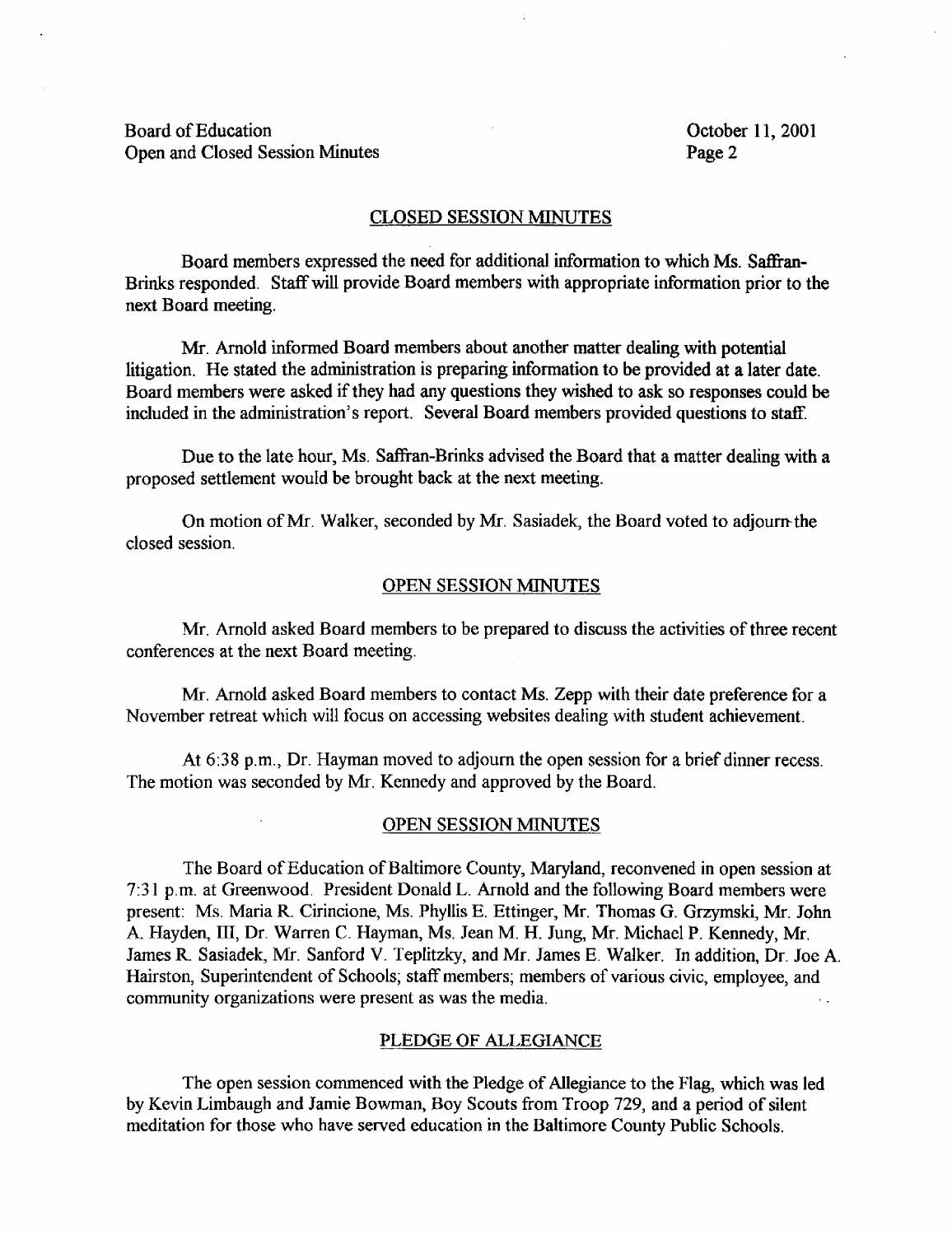## OPEN SESSION MINUTES (Cont.)

Mr. Arnold informed the audience of the various sessions in which Board members had participated earlier in the afternoon.

### SUPERINTENDENT'S REPORT

Dr. Hairston recognized Robert Kemmery, Principal of Eastern Technical High School, as a regional winner of the Association of Career and Technical Education/McDonald's Outstanding Career and Technical Education award. Mr. Kemmery will attend <sup>a</sup> December meeting in New Orleans where the national winner will be announced.

Dr. Hairston announced that as part of the National Pledge of Allegiance, our system will be led by student Board member, Maria Cirincione. The pledge will be aired over Comcast Channel 73 for the system's schools and offices .

## OLD BUSINESS

Mr. Kennedy asked if staff would be looking at the impact of the enrollment figures in the short-term and long-term with respect to adding schools in the Northwest Area, to which Ms. Burnopp replied affirmatively.

Mr. Sasiadek suggested we begin lobbying state officials with respect to the inclusion of money in the state capital budget for enclosing open space areas in our schools.

On motion of Mr. Teplitzky, seconded by Ms. Ettinger, the Board approved the Fiscal Year 2003 State Capital Budget request in the amount of \$26,911,632 .

### REPORTS

The Board received the following reports:

A. Report on September  $30<sup>th</sup>$  Enrollment—Ms. Flynn reported that as of September  $30<sup>th</sup>$ , there were 107,322 students enrolled in Baltimore County Public Schools, which is an increase of 189 students over last year and reflects an accuracy rate of 99 .96% . She briefly described the information reflected in the exhibit.

Mr. Kennedy was extremely pleased with the accuracy of the projections.

B. Report on Special Revenue Fund Grant Expenditures—Ms. Burnopp noted the purpose of this report was in response to public concern over <sup>a</sup> statement in the MGT report with respect to funds that weren't spent and to provide Board members information regarding the flow of grants within the system.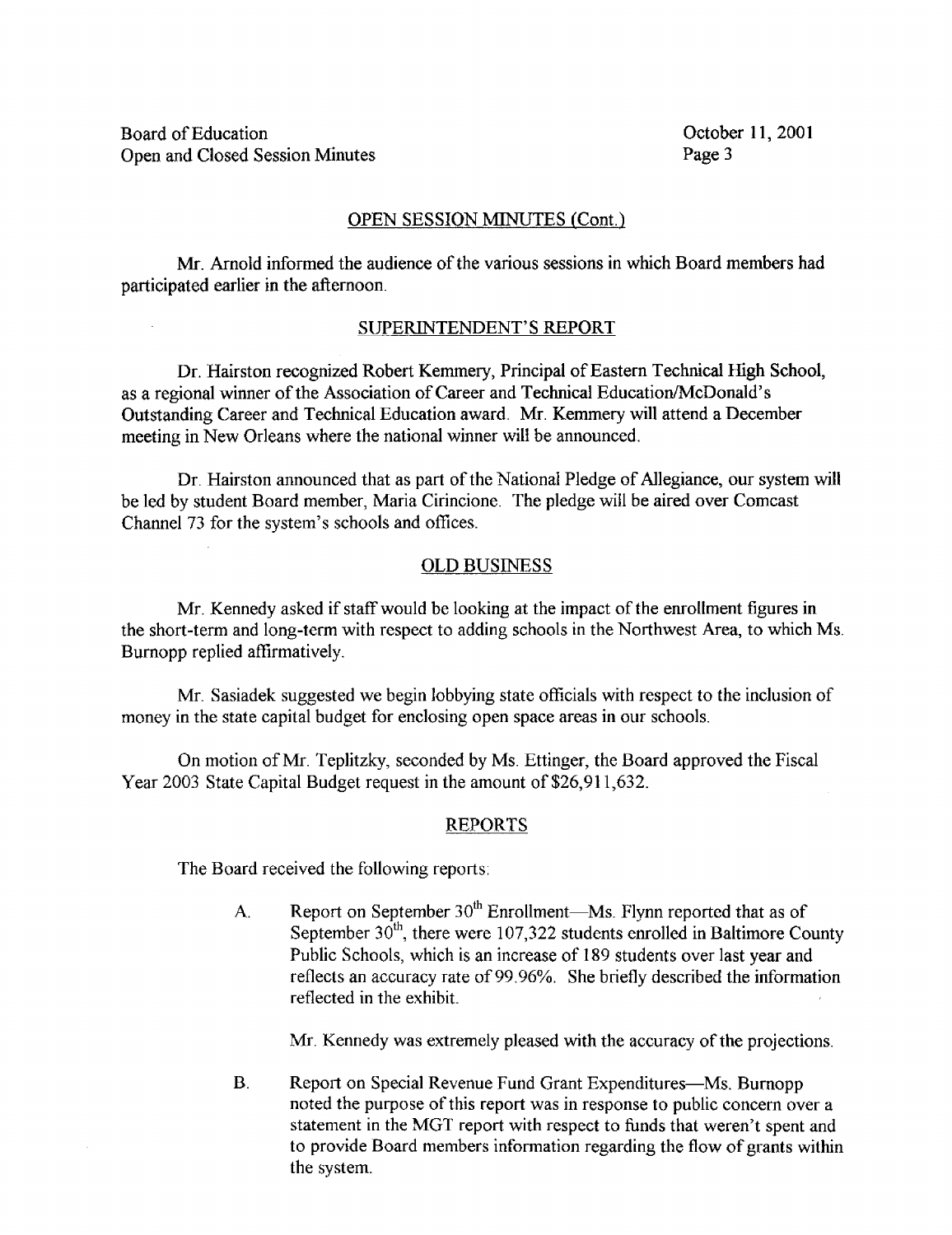Board of Education Corober 11, 2001<br>Open and Closed Session Minutes Page 4 Open and Closed Session Minutes

#### REPORTS (Cont.)

Ms. Burnopp stated that MGT did not take into account that some of the school system grants roll over and some have different ending dates. She stated that for fiscal years 1999 and 2000, unspent funds totaled \$186,398 and \$130,044, respectively. Those figures amount to .4% and .2%, respectively, of the entire budget. Ms. Burnopp noted that the school system manages between 250-300 grants yearly, and some of the balances returned ranged from  $3¢$  to \$36,000. She explained why money is returned.

Mr, Boone thanked Ms. Linda Cassell for developing the flow chart for the grant life cycle. He noted that some grants are competitive, and some are non-competitive. Mr. Boone also stated that some grants have <sup>a</sup> life period of one or two years, while some may be reauthorized by Congress.

Mr. Arnold complimented Ms. Burnopp and Mr. Boone for the information provided. He also complimented staff for very good fiscal management.

#### PERSONNEL MATTERS

On motion of Mr. Teplitzky, seconded by Ms. Ettinger, the Board approved the personnel matters as presented on Exhibits D, E, F, and G. (Copies of the exhibits are attached to the formal minutes.)

### CONTRACT AWARDS

On motion of Mr. Teplitzky, seconded by Mr. Walker, the Board approved items 1-5 .

- 1. Audio-Visual Equipment Repairs
- 2. Networking Closet Electronics
- <sup>3</sup> . Paper: Dual Purpose
- 4. Supply Contract: Various Belts for HVAC and Mechanical
- 5 . Contracted Services: Kitchen Installation and Post-Construction Clean-Up (Emergency Work)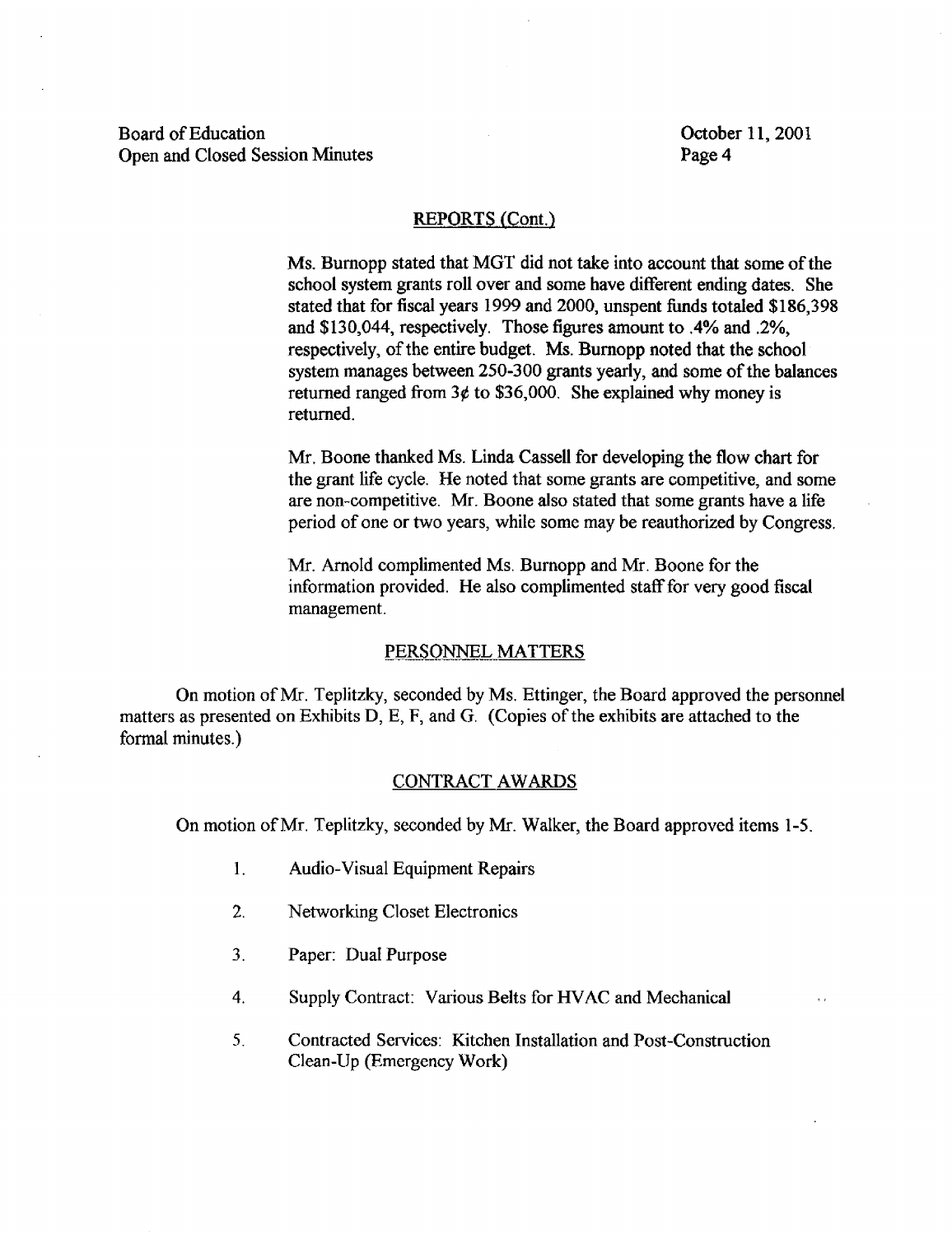### BUILDING COMMITTEE

The Building Committee, represented by Mr. Kennedy, recommended approval of items 1-4. Mr. Kennedy noted an editorial change on Exhibit I. On the bid summary under Alternate 1, the first word should be "include" instead of"exclude." The Board approved these recommendations. Mr. Hayden abstained from discussion and voting on item 3.

- 1. Boiler Replacement Overlea High School
- 2. Reconditioning of Tennis and Multi-Use Courts Battle Grove Elementary School, Battle Monument School, Charlesmont Elementary School, and Orems Elementary School
- <sup>3</sup> . Fee Acceptance Consultant Design Services for Renovations to Behavioral Management Resource Rooms -- Various Schools
- 4. Consultant Design Services for Recreation ADA Modifications Various Elementary Schools

## SCHOOL RESOURCE OFFICER AGREEMENT

Mr. Teplitzky moved approval of the School Resource Officer Agreement. The motion was seconded by Mr. Kennedy.

Dr. Mohler introduced the two original school resource officers who were in attendance, Officer Donald Bridges and Officer Joseph Goralczyk .

Mr. Teplitzky voiced his overwhelming support of this program and stated the school resource officers have made a big difference in the schools where they are assigned.

Ms. Jung also shared her support of this program and noted the superior caliber of the officers .

Dr. Mohler recognized Ms. Holmes' support of this program since its inception.

Mr. Teplitzky thanked the County Police Department and the County Executive for their support of this program.

The Board approved the continuation of an agreement between the Baltimore County Police Department and the Baltimore County Public Schools, which places officers in every Baltimore County high school, and beginning this year, pending grant approval, will place officers in selected Baltimore County middle schools.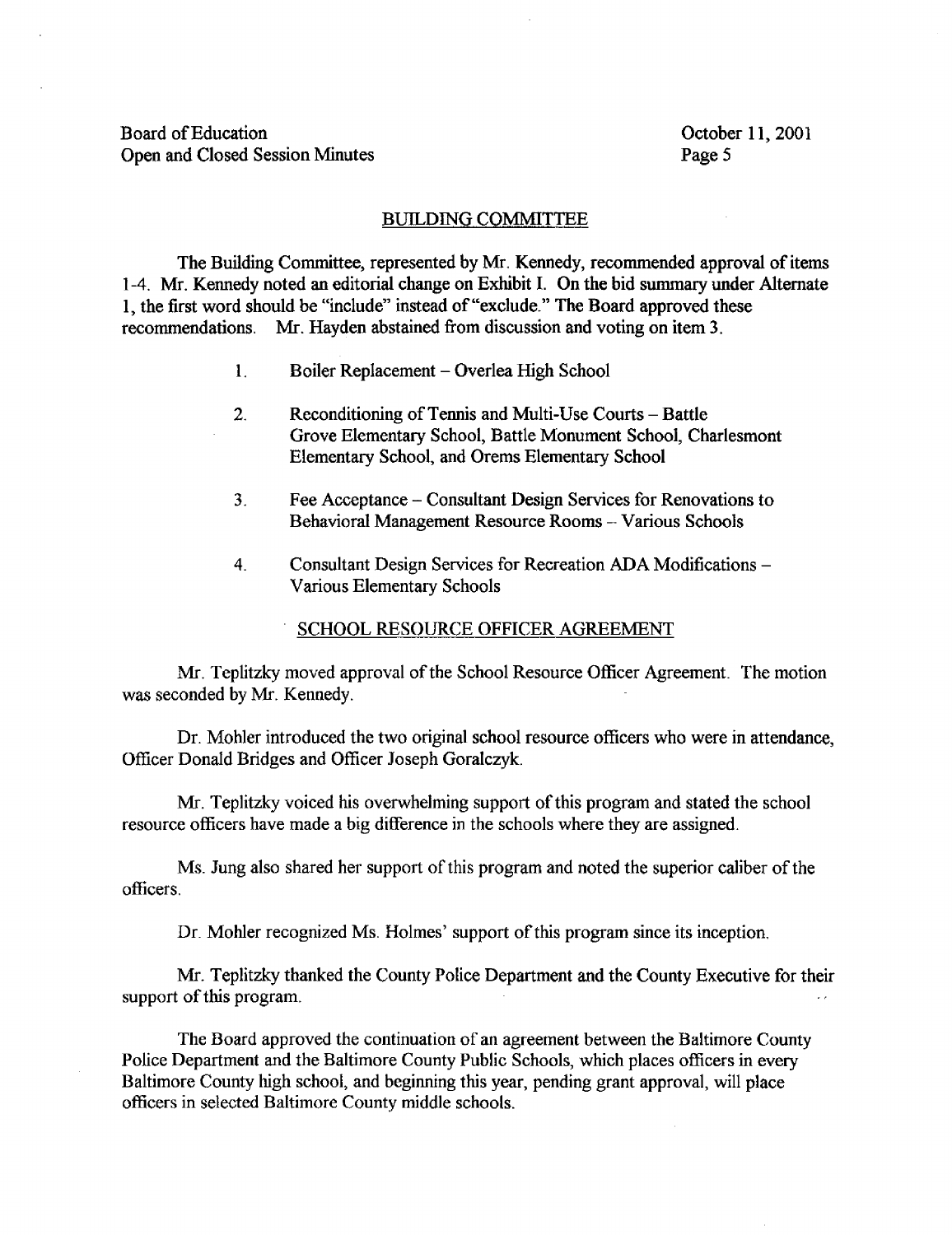Board of Education Costal Control of Education Cost of Education Cost of Education Cost of Education Cost of Cost of Page 6 Open and Closed Session Minutes

### PROPOSAL TO CANCEL BID REQUEST

Mr. Boone explained why the Board was being asked to approve this request and the alternate proposal.

Ms. Ettinger moved approval of the request. Mr. Kennedy seconded the motion.

In response to <sup>a</sup> question by Ms. Jung, Mr. Boone stated he would come back to the Board with a proposal for expenditures. He noted the outcomes of the Special Education Advisory Committee would come back to the Superintendent and Board.

Dr. Hayman shared his concern about the disproportionate number of minority students in Special Education and asked that particular attention be given to the number of African American males in Special Education.

The Board voted to cancel a bid request for focus groups for special education.

### ANNOUNCEMENTS

Mr. Arnold made the following announcements:

- $\triangleright$  On Monday, October 15, 2001, the Central Area Educational Advisory Council will hold its pre-budget hearing at Dumbarton Middle School at 7:30 p.m.
- $\triangleright$  On Tuesday, October 16, 2001, the Southeast Area Educational Advisory Council will hold its pre-budget hearing at Sollers Point/Southeastern Technical High School at 7:00 p.m.
- $\triangleright$  On Wednesday, October 17, 2001, the Southwest Area Educational Advisory Council will hold its pre-budget hearing at Woodlawn Middle School at 7 :00 p.m.
- $\triangleright$  On Thursday, October 18, 2001, the Northwest Area Educational Advisory Council will hold its pre-budget hearing at Owings Mills High School at 7 :00 p.m.
- $\triangleright$  On Friday, October 19, 2001, schools will be closed for students so teachers may participate in Professional Development Day activities and the MSTA Convention.
- $\triangleright$  The next regularly scheduled meeting of the Board of Education of Baltimore County will be held on Tuesday, October 23, 2001, at Greenwood. The meeting will begin with an open session at 5:00 p.m. After the Board adjourns to meet in closed session, followed by a brief dinner recess, the open meeting will reconvene at  $7:30$  p.m. The public is welcome at all open sessions.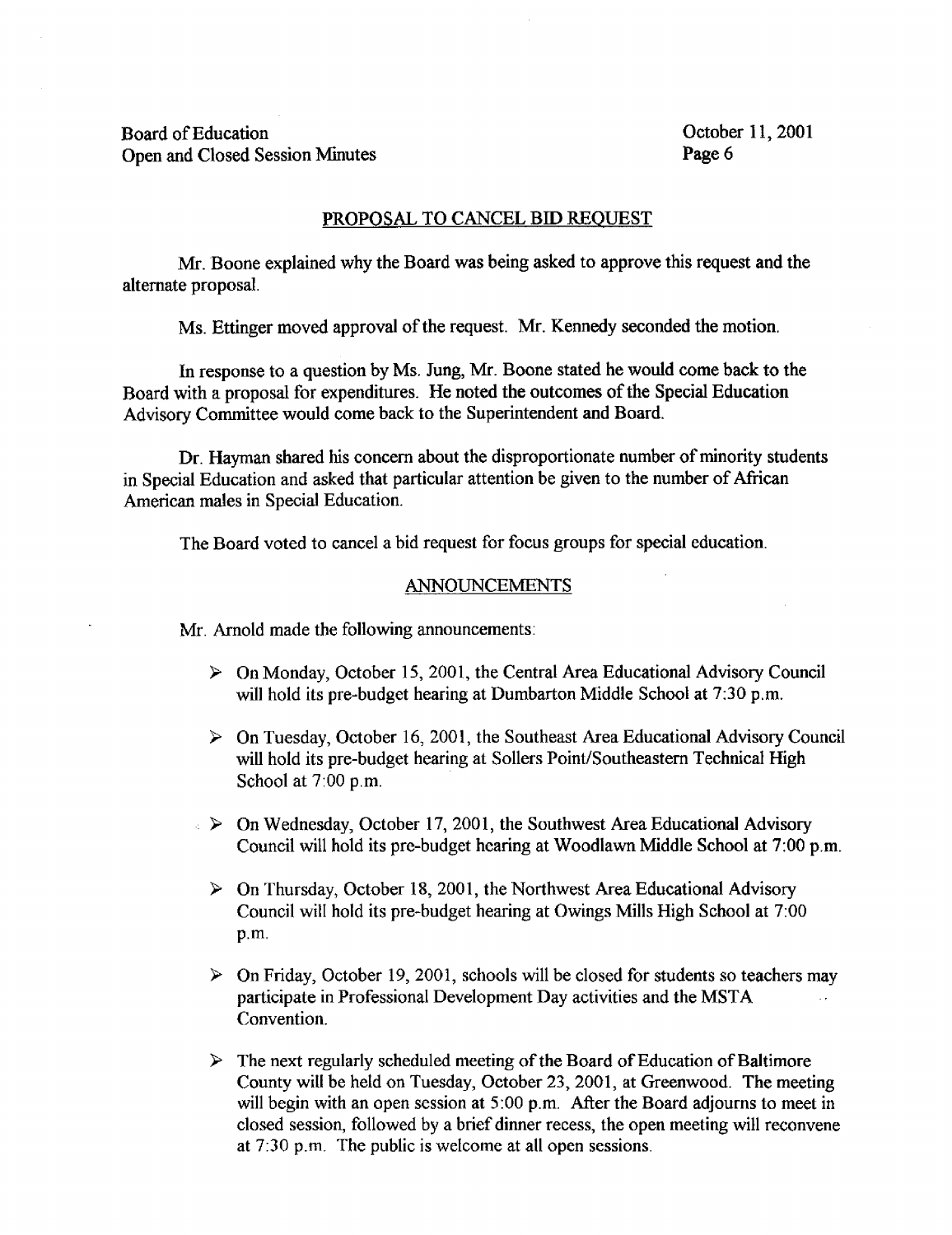Board of Education Constantine Constanting Constanting Constanting Constanting October 11, 2001<br>
October 11, 2001<br>
October 11, 2001 Open and Closed Session Minutes

#### PUBLIC COMMENT

Ms. Teresa LaMaster, Chair of the Advisory Committee for Special Education, thanked staff for answering the question on the returned grant funds in a public meeting. With regard to the enrollment data, she expressed hope that this data will be used to look at the placement of various Special Education cluster programs as it relates to the capacity of schools and their enrollment. Ms. LaMaster shared her group's excitement about the work group proposal. She stated that the group may come back to the Board in a few years and request an audit.

Ms. Laura Nossel, President of the PTA Council of Baltimore County, thanked Dr. Hairston and staff for the manner in which the Hawthorne Elementary School situation was handled. Noting sparse attendance at a recent pre-budget meeting, Ms. Nossel asked Board members to encourage citizens to attend the pre-budget meetings. She also asked principals to encourage attendance at these meetings. Schools were asked to be creative when scheduling parent-teacher conferences. The superintendent was asked to report on the activities of the Academic Intervention Team. Ms. Nossel noted the successful start-up of the PTA Council's web site and asked for Board members' input.

Mr. Mark Beytin, President of the Teachers Association of Baltimore County, noted that there were some rough starts to the school year, but thanks to Facilities, the Distribution Center, and other offices, most buildings undergoing renovations were functional . He noted with the support of the superintendent, the deputy superintendents, and building administrators, teachers met students in a "somewhat prepared manner." On behalf of teachers, Mr. Beytin requested that classrooms be ready when teachers report next August . TABCO questions the lowest bid process and is seeking responsible solutions .

Mr. Arnold announced no one signed up to address the proposed revisions to Policy 1230 and Policy 1280. Ms. Meg O'Hare, Chair of the Northeast Area Educational Advisory Council, stated she did not receive her copy of the proposed changes to Policy 1230 until yesterday and felt it was not fair for advisory council members to have so little chance to comment. Mr. Arnold reminded Ms. O'Hare that the Board would not be voting on the changes until November and there would be one additional opportunity for public comment.

Ms. O'Hare commented on the previous evening's pre-budget meeting and recognized the Board members, staff, advisory council members, and others who attended . She summarized the concerns of the speakers. With respect to the Hawthorne community meeting, Ms. O'Hare stated she was unaware of the meeting, and had she known about it, she would have been in attendance to offer her support.

Mr. Arnold reminded the audience to refrain from discussing personnel or issues that could come to the Board in the form of an appeal at a later date.

Ms . Emily Wolfson shared her distress over remarks made at <sup>a</sup> previous meeting criticizing staff and, by implication, the people who served on the Boundary Committee for the